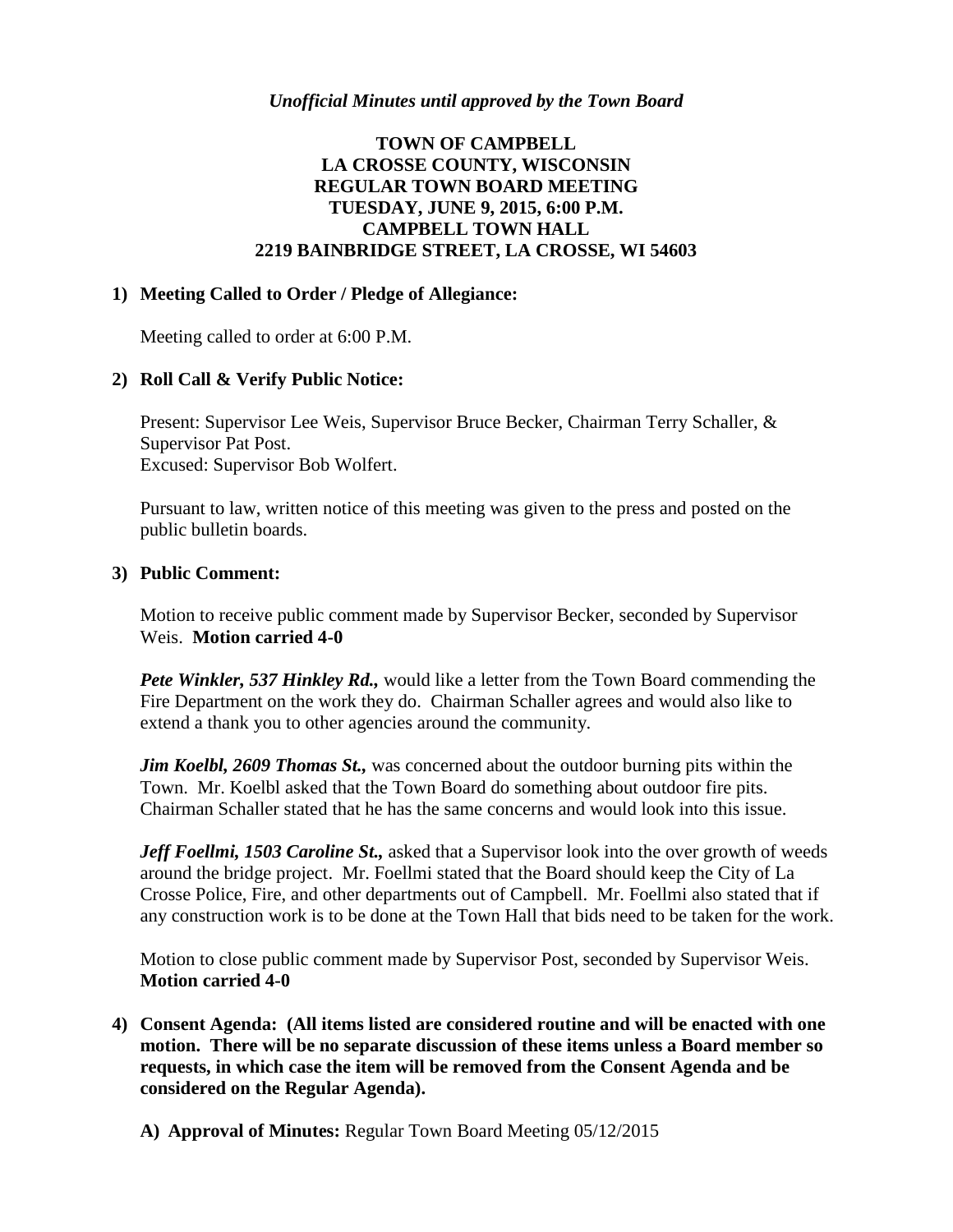## **B) Plan Commission Meeting Recommendations: 06/02/2015**

- **1)** Proposed Condominium Plat, Tracy Appleton, 3410 Sand Lake Rd., Onalaska, WI 54650. Property Address: 422-424 Callaway Blvd. Proposal to convert duplex into a two unit condominium. **(Recommendation to Approve)**
- **2)** Petition #10-2015 Kevin Woida, 1611 La Crescent St., Petition to change the boundaries of parcels #4-808-0 and #4-809-0. **(Recommendation to Approve)**

## **C) Payment of Bill:**

Motion to approve the Consent Agenda made by Supervisor Post, seconded by Supervisor Becker. **Motion carried 4-0**

### **5) Business:**

**A)** Skyla Killilea, O.B.O. Coulee Council on Addictions, request to hold "Home Run", a run/walk fundraiser, on August 1, 2015. (Old Business)

Motion to approve Coulee Council on Addictions request to hold "Home Run" run/walk fundraiser on August 1, 2015 made by Supervisor Post, seconded by Supervisor Weis. **Motion carried 4-0**

**B)** Insurance for Town Property.

Bud Gunter, the Towns current insurance agent, and Jerry DenBoer, Bluffview Insurance Agency, both spoke to the Board and gave presentations regarding the Town's Property Insurance. The current Town's Property Insurance carrier, Local Government Property Insurance Fund (LGPIF), is raising rates about 40% this renewal period. The Town fears that the fund may be dissolving and the Town is looking for alternate insurance carriers.

Motion to holdover agenda item  $5(B)$  for a special meeting scheduled for June,  $16<sup>th</sup>$ , 2015 made by Supervisor Post, seconded by Supervisor Becker. **Motion carried 4-0**

**C)** Town boat landing parking and fees. (Old Business)

Supervisor Weis had no further information and recommends that the Town leaves the boat landing parking and fees as is.

## **No Further Action**

**D)** "Wrecker of the Week" program. (Old Business)

Motion to hold-over item 5(D) made by Supervisor Becker, seconded by Supervisor Weis. **Motion carried 4-0**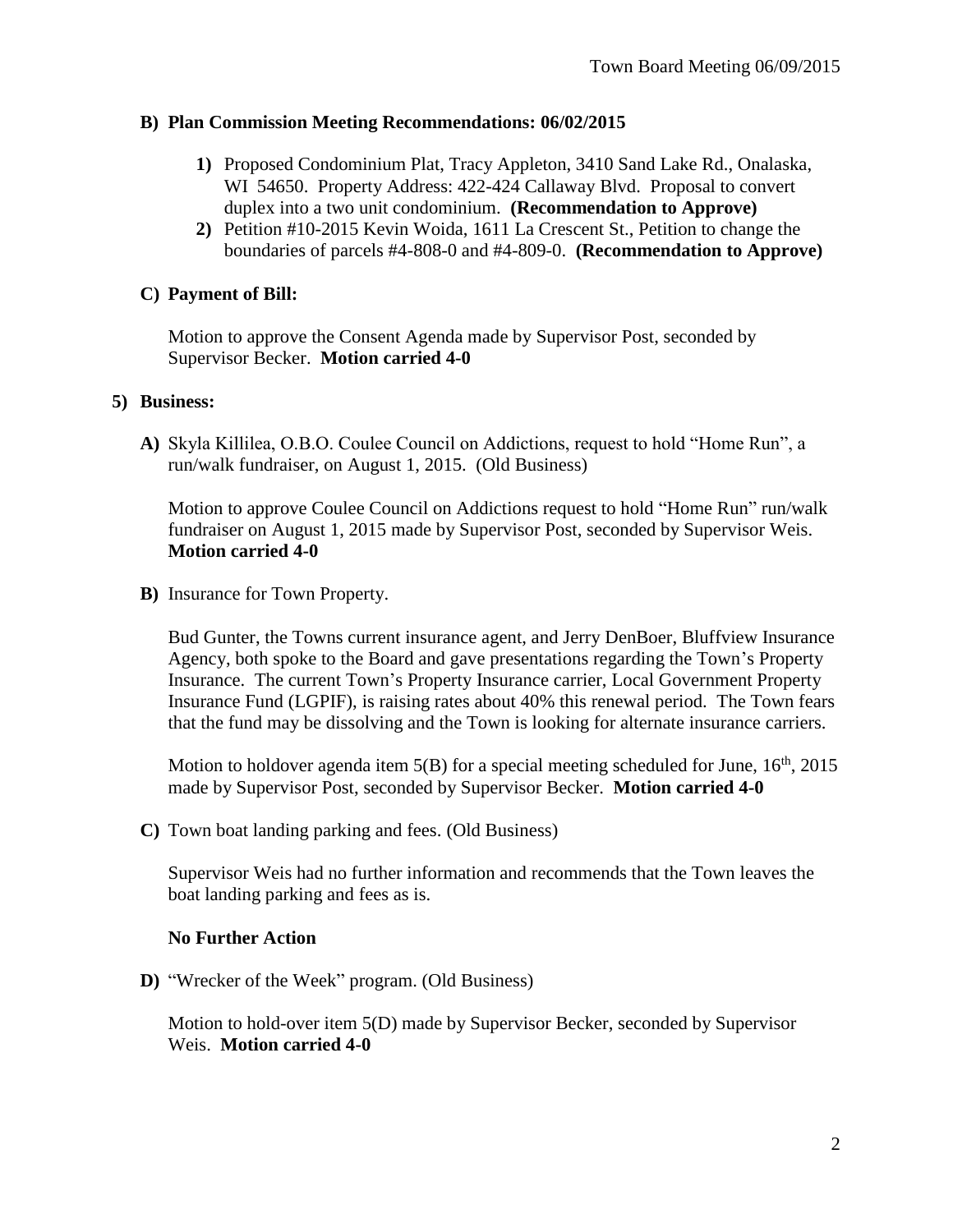**E)** Mandatory direct deposit enrollment for Town employees, volunteers, and elected officials effective July 1, 2015.

Motion to approve mandatory direct deposit enrollment for Town employees, volunteers, and elected officials effective July 1, 2015 made by Supervisor Post, seconded by Supervisor Becker. **Motion carried 4-0**

**F)** Set dates and times for fireworks permits.

Motion to approve firework permits for July  $3<sup>rd</sup>$  and  $4<sup>th</sup>$ , 2015 made by Supervisor Post, seconded by Supervisor Weis. **Motion carried 3-1 (Chairman Schaller voted no)**

**G)** Approval to allow police reserve members the authority to issue parking tickets.

Police Administrator, Mitch Brohmer, stated that Wis. State Statutes does allow for police reserve member the authority to issue parking tickets under a Town Ordinance.

Motion to move forward on creation of an Ordinance to allow police reserve members the authority to issue parking tickets made by Supervisor Becker, seconded by Supervisor Post. **Motion carried 4-0**

**H)** Law Enforcement Mutual Assistance agreement with the City of La Crosse and the City of Onalaska.

Police Administrator, Mitch Brohmer, stated that the agreement is an extension of jurisdiction for the time that an officer is assisting another agency. Mr. Brohmer also stated that there is no costs involved in mutual aid agreements.

Motion to holdover agenda item 5(H) made by Supervisor Weis, seconded by Supervisor Becker. **Motion carried 4-0**

**I)** Liability Insurance coverage.

Police Administrator, Mitch Brohmer, was inquiring about liability insurance coverage for Town Employees using their personal vehicles. Mr. Brohmer mentioned that he has a draft policy regarding this matter.

Motion to holdover agenda item 5(I) made by Supervisor Weis, seconded by Supervisor Post. **Motion carried 4-0**

**J)** Creating a Town auction site.

Motion to approve the creation of a Town auction site for property authorized to dispose of made by Supervisor Post, seconded by Supervisor Becker. **Motion carried 4-0**